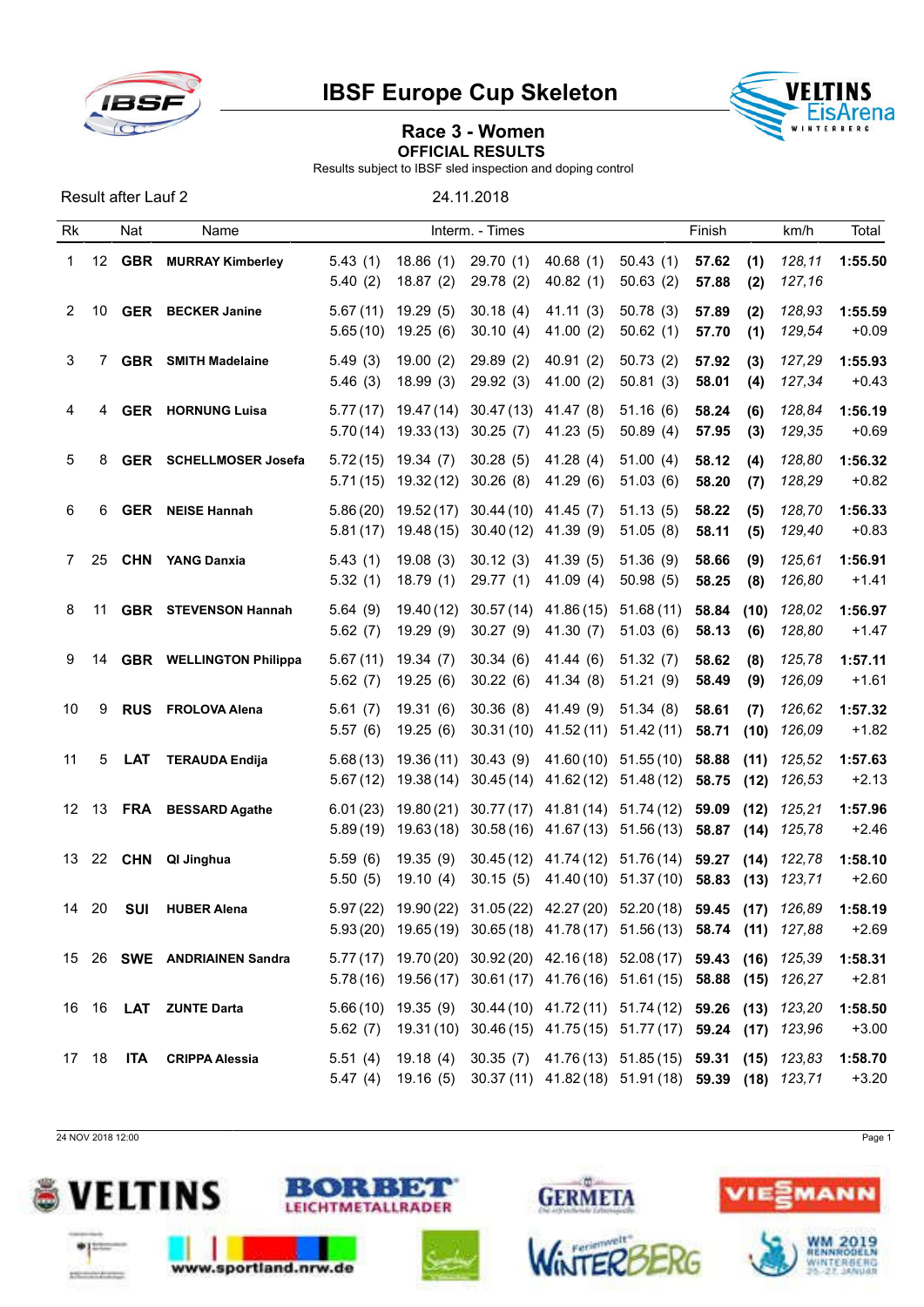



# Race 3 - Women OFFICIAL RESULTS

Results subject to IBSF sled inspection and doping control

Result after Lauf 2 24.11.2018

| <b>Rk</b> |    | Nat        | Name                         |                      |                          | Interm. - Times |                                                          |                          | Finish                                                                    | km/h             | Total              |
|-----------|----|------------|------------------------------|----------------------|--------------------------|-----------------|----------------------------------------------------------|--------------------------|---------------------------------------------------------------------------|------------------|--------------------|
| 18        | 15 | <b>RUS</b> | <b>SUROVTSEVA Maria</b>      | 5.72(15)<br>5.67(12) | 19.44 (13)<br>19.31 (10) |                 | $30.62(15)$ 41.96(16) 52.05(16)<br>$30.42(13)$ 41.67(13) | 51.67 (16)               | 59.65<br>(18)<br>59.10<br>(16)                                            | 122,49<br>124,82 | 1:58.75<br>$+3.25$ |
| 19        | 19 | <b>RUS</b> | <b>NIKULINA Anastasia</b>    | 5.70(14)<br>5.87(18) | 19.57 (18)<br>19.78 (20) |                 | $30.83(19)$ 42.28(21)<br>31.02 (20) 42.34 (20)           | 52.34 (20)<br>52.34 (19) | 59.83<br>(19)<br>59.84<br>(19)                                            | 123.49<br>124,22 | 1:59.67<br>$+4.17$ |
| 20        | 17 | <b>RUS</b> | LIUTIKOVA Alena              | 5.62(8)<br>5.66(11)  | 19.47 (14)<br>19.54 (16) |                 | 30.79 (18) 42.21 (19) 52.30 (19) 59.86                   |                          | (20)<br>30.79 (19) 42.15 (19) 52.39 (20) 1:00.16 (20)                     | 123,24<br>120.44 | 2:00.02<br>$+4.52$ |
| 21        | 21 | <b>ITA</b> | <b>SCARPELLINI Elena</b>     | 5.58(5)              |                          |                 | 19.47 (14) 30.70 (16) 42.12 (17) 52.37 (21) 59.93        |                          | (21)                                                                      | 122,24           | 59.93              |
| 22        | 2  | SUI        | <b>ANDRAE Carolin Alexa</b>  |                      |                          |                 |                                                          |                          | $6.01(23)$ 19.95 (23) 31.13 (23) 42.44 (22) 52.47 (22) 1:00.05 (22)       | 123,49           | 1:00.05            |
| 23        | 3  | <b>SWE</b> | <b>LAHOVARY OLSSON Joann</b> |                      |                          |                 |                                                          |                          | $6.18(25)$ 20.12(25) 31.27(24) 42.78(24) 52.90(24) 1:00.32(23)            | 124.13           | 1:00.32            |
| 24        | 23 | <b>BEL</b> | <b>DE NEVE Katrien</b>       |                      |                          |                 |                                                          |                          | 5.84 (19) 19.67 (19) 31.02 (21) 42.64 (23) 52.86 (23) 1:00.50 (24) 121,21 |                  | 1:00.50            |
| 25        | 27 | <b>AUT</b> | <b>BADER Katrin</b>          |                      |                          |                 |                                                          |                          | 5.95 (21) 20.05 (24) 31.39 (25) 42.87 (25) 53.03 (25) 1:00.58 (25) 123,28 |                  | 1:00.58            |
| 26        |    | <b>ITA</b> | <b>FALKENSTEINER Sofie</b>   | 6.27(27)             |                          |                 | 20.32 (26) 31.59 (26) 43.03 (26)                         |                          | $53.20(26)$ 1:00.88 (26)                                                  | 120.40           | 1:00.88            |
| 27        | 24 | <b>ISR</b> | <b>COHEN Georgina</b>        |                      |                          |                 |                                                          |                          | 6.25 (26) 20.40 (27) 31.82 (27) 43.29 (27) 53.45 (27) 1:01.05 (27) 122,53 |                  | 1:01.05            |

27 sleds entered 27 sleds ranked 0 sleds disqualified

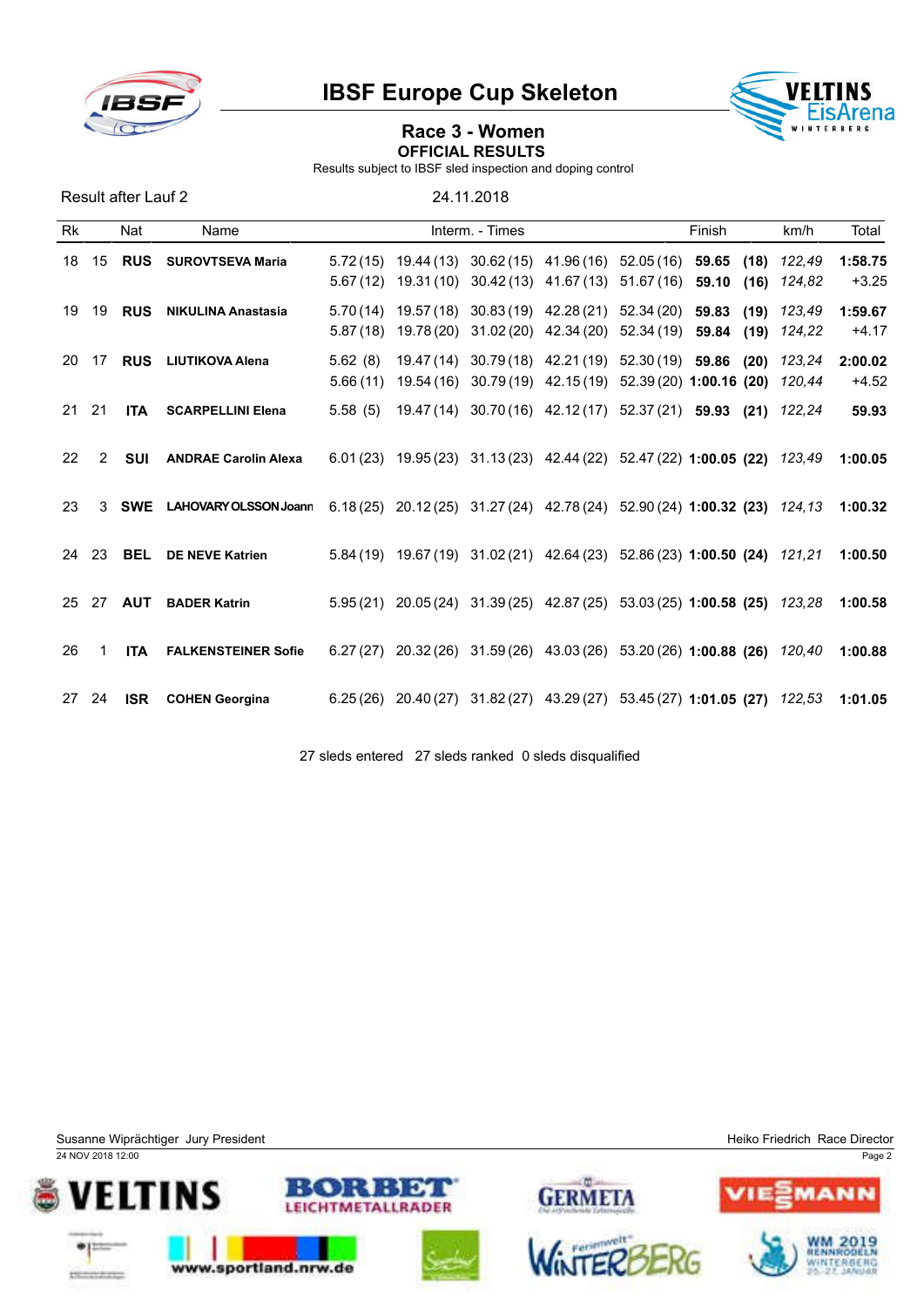



# Race 3 - Men OFFICIAL RESULTS

Results subject to IBSF sled inspection and doping control

Result after Lauf 2 24.11.2018

| Rk             |    | Nat           | Name                        |                      |                                   | Interm. - Times         |                          |                                                                                                                                                    | Finish             |              | km/h             | Total              |
|----------------|----|---------------|-----------------------------|----------------------|-----------------------------------|-------------------------|--------------------------|----------------------------------------------------------------------------------------------------------------------------------------------------|--------------------|--------------|------------------|--------------------|
| 1              | 5  | <b>GER</b>    | <b>KUECHLER Fabian</b>      | 4.96(1)<br>4.94(1)   | 18.21(1)<br>18.18(2)              | 28.97(1)<br>28.98(2)    | 39.83(1)<br>39.89(2)     | 49.43 (1)<br>49.50 (1)                                                                                                                             | 56.44<br>56.55     | (1)<br>(1)   | 130,71<br>130,10 | 1:52.99            |
| $\overline{2}$ | 10 |               | <b>GER</b> SCHNEIDER Robin  | 5.10(9)<br>5.08(9)   | 18.34(3)<br>18.32(8)              | 29.06(2)<br>29.05(4)    | 39.88(2)<br>39.90(3)     | 49.47 (2)<br>49.56 (3)                                                                                                                             | 56.45<br>56.60     | (2)<br>(3)   | 131,19<br>129,87 | 1:53.05<br>$+0.06$ |
| 3              |    |               | 14 CHN GENG Wengiang        | 5.10(9)<br>5.10(10)  | 18.43 (10) 29.23 (6)<br>18.42(12) | 29.21 (10)              | 40.09(5)<br>40.05(5)     | 49.67 (3)<br>49.59 (5)                                                                                                                             | 56.67<br>56.55     | (3)<br>(1)   | 129,82<br>130,86 | 1:53.22<br>$+0.23$ |
| 4              | 7  | <b>CHN</b>    | <b>CHEN Wenhao</b>          | 5.01(2)<br>4.95(2)   | 18.31(2)<br>18.16(1)              | 29.12(3)<br>28.89(1)    | 40.02(3)<br>39.84(1)     | 49.78 (5)<br>49.58 (4)                                                                                                                             | 56.89<br>56.72     | (6)<br>(5)   | 128,43<br>128,20 | 1:53.61<br>$+0.62$ |
| 5              | 9  | <b>GER</b>    | <b>RENNER Cedric</b>        | 5.23(19)<br>5.18(15) | 18.56(15)<br>18.48 (13)           | 29.30(11)<br>29.23 (11) | 40.14(6)<br>40.08(6)     | 49.80 (6)<br>49.72 (6)                                                                                                                             | 56.85<br>56.82     | (4)<br>(6)   | 129,82<br>129,35 | 1:53.67<br>$+0.68$ |
| 6              | 16 |               | <b>GBR</b> RICE Jerry       | 5.09(7)<br>5.01(4)   | 18.38(7)<br>18.22(3)              | 29.19(5)<br>29.00(3)    | 40.16(7)<br>39.90(3)     | 49.89 (7)<br>49.55(2)                                                                                                                              | 57.01<br>56.68     | (8)<br>(4)   | 128,66<br>129,35 | 1:53.69<br>$+0.70$ |
| 7              | 11 |               | <b>RUS</b> RUKOSUEV Evgeniy | 5.05(3)<br>5.02(6)   | 18.36(5)<br>18.28(5)              | 29.27(7)<br>29.13 (7)   | 40.31 (10)<br>40.13(7)   | 49.99 (9)<br>49.80 (7)                                                                                                                             | 57.04<br>56.88     | (9)<br>(7)   | 129,49<br>129,21 | 1:53.92<br>$+0.93$ |
| 8              | 13 | <b>GER</b>    | <b>NYDEGGER Lukas David</b> | 5.21(17)<br>5.18(15) | 18.52 (13)<br>18.49 (14)          | 29.33(13)<br>29.30 (14) | 40.25(8)<br>40.23(12)    | 49.90 (8)<br>49.90 (8)                                                                                                                             | 56.93<br>57.00     | (7)<br>(8)   | 129,63<br>129,03 | 1:53.93<br>$+0.94$ |
| 9              | 17 | <b>SUI</b>    | <b>KEISER Samuel</b>        | 5.17(15)<br>5.18(15) | 18.51 (12)<br>18.49(14)           | 29.38 (14)<br>29.33(15) | 40.37 (13)<br>40.30 (15) | 50.06(11)<br>49.97 (10)                                                                                                                            | 57.16<br>57.06     | (10)<br>(9)  | 128,52<br>128,66 | 1:54.22<br>$+1.23$ |
| 10             | 8  | <b>RUS</b>    | <b>DROZDOV Artem</b>        | 5.09(7)<br>5.06(8)   | 18.35(4)<br>18.30(7)              | 29.14(4)<br>29.12(5)    | 40.06(4)<br>40.14 (8)    | 49.75 (4)<br>50.00(12)                                                                                                                             | 56.87<br>57.40     | (5)<br>(15)  | 129,07<br>124,74 | 1:54.27<br>$+1.28$ |
| 11             |    | <b>12 AUT</b> | <b>SCHLINTNER Alexander</b> | 5.13(11)<br>5.10(10) | 18.43(10)<br>18.41(11)            | 29.28(8)<br>29.28 (13)  | 40.30(9)<br>40.29(14)    | 50.05(10)<br>50.02(14)                                                                                                                             | 57.19<br>57.21     | (11)<br>(12) | 128,52<br>128,11 | 1:54.40<br>$+1.41$ |
| 11             | 4  | <b>LAT</b>    | <b>NETLAUS Krists</b>       | 5.06(4)<br>4.99(3)   | 18.39(8)<br>18.27(4)              | 29.29(10)<br>29.12(5)   | 40.34 (11)<br>40.16(9)   | 50.08(12)<br>49.91 (9)                                                                                                                             | 57.27<br>57.13(10) | (12)         | 127,70<br>127,84 | 1:54.40<br>$+1.41$ |
| 13             | 15 |               | <b>GBR</b> SQUIRE Stefan    | 5.07(6)<br>5.05(7)   | 18.40(9)<br>18.32(8)              | 29.28(8)<br>29.16(8)    | 40.34 (11)<br>40.18 (10) | 50.17(13)<br>50.00 (12)                                                                                                                            | 57.39<br>57.21     | (13)<br>(12) | 127,34<br>127,20 | 1:54.60<br>$+1.61$ |
| 14             | 6  | USA           | <b>FLORIAN Austin</b>       | 5.06(4)              | 18.36 (5)                         |                         |                          | 29.30 (11) 40.40 (14) 50.19 (14) 57.39 (13) 127,52<br>5.01 (4) 18.29 (6) 29.20 (9) 40.25 (13) 50.03 (15) 57.27 (14) 127,16                         |                    |              |                  | 1:54.66<br>$+1.67$ |
| 15             |    |               | 1 RUS GIZITDINOV Dmitriy    |                      |                                   |                         |                          | 5.18(16) 18.59(16) 29.52(16) 40.56(16) 50.38(15) 57.65 (15) 127,07<br>5.11 (12) 18.40 (10) 29.26 (12) 40.22 (11) 49.99 (11) 57.20 (11) 128,06      |                    |              |                  | 1:54.85<br>$+1.86$ |
| 16             |    |               | 2 FRA DEFAYET Lucas         |                      |                                   |                         |                          | 5.23 (19) 18.76 (21) 29.69 (19) 40.69 (19) 50.46 (16) 57.65 (15) 127,38<br>5.19(18) 18.60(18) 29.49(17) 40.52(16) 50.36(18) 57.60 (18) 126,44      |                    |              |                  | 1:55.25<br>$+2.26$ |
|                |    |               | 17 18 LAT VEINBERGS Elvis   |                      |                                   |                         |                          | 5.24 (21) 18.65 (18) 29.53 (17) 40.63 (17) 50.55 (18) 57.77 (17) 127,29<br>5.28 (20) 18.65 (19) 29.56 (19) 40.52 (16) 50.31 (17) 57.49 (16) 128,34 |                    |              |                  | 1:55.26<br>$+2.27$ |

24 NOV 2018 12:45 Page 1







**GERMETA**